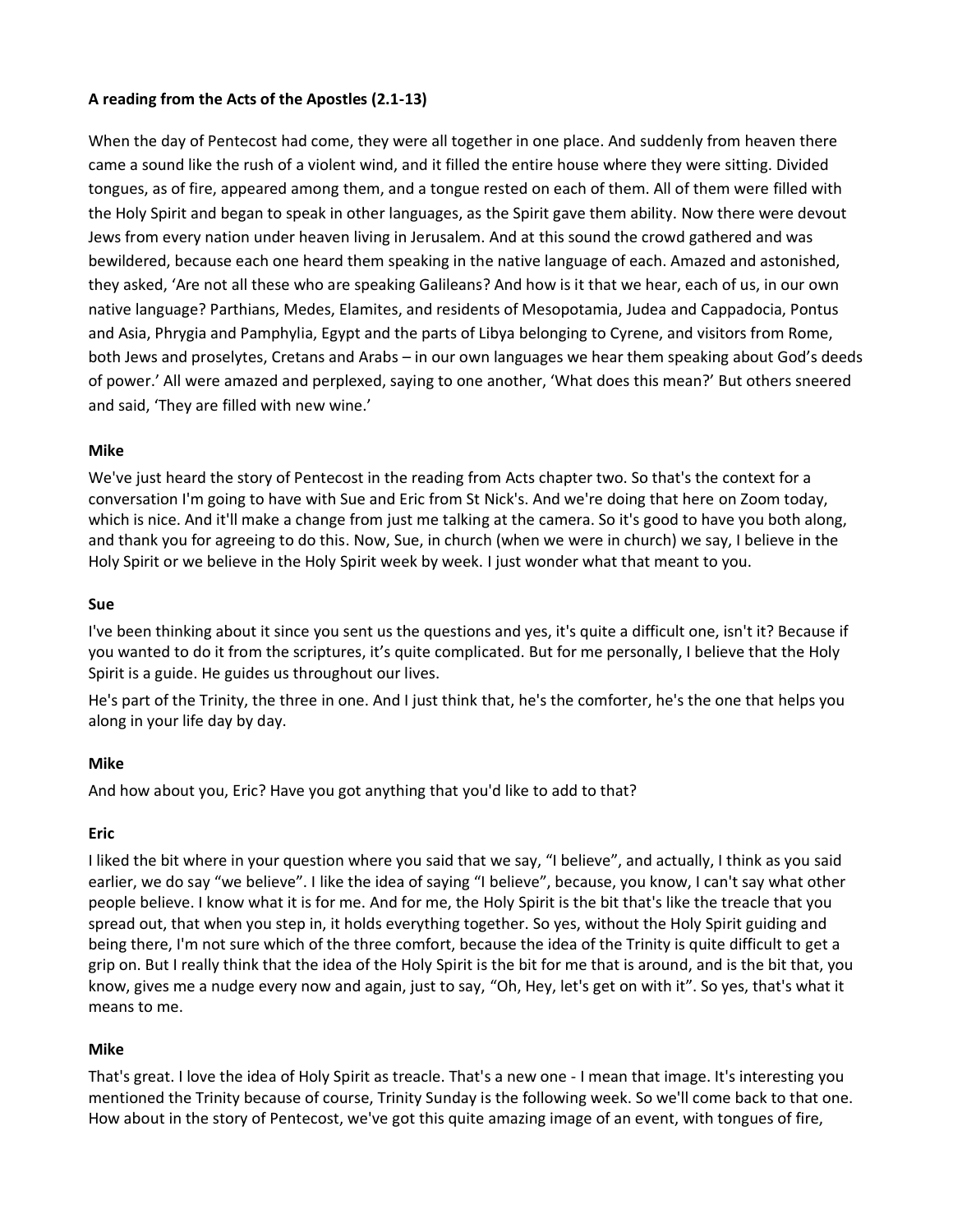they're speaking all sorts of different languages, rushing winds and all that sort of thing. I just wondered if - Eric we'll start with you – have there been any times in your life where you've had something more of a very specific experience of the Holy Spirit?

# **Eric**

Not in tongue of fire or doves or anything coming down on me. Although a bird left a parting gift earlier on this week. Two particular ones, I think. When I was in my early twenties, I was living away from home for the first time down in Surrey and I do remember lying in my b'n'b bedroom one evening. And that was when I really felt the presence, saying to me everything's going to be fine. And actually, you're now going to make contact with this church that I'd already spoken with, and it'll all be fine. And at that point, you know, the idea of being away from home on my own. And, I suppose I was quite naïve at the time. And even in my early twenties, someone say I'm still naïve, but you know, who knows? So that was great.

And then years later, probably in my forties, I used to do a lots of coffee bar services at the Methodist church, because I've got fingers in all sorts of denominations. You've got to hedge your bets these days. You know, I do remember that if I ever tried to do the service and just dashed it off, because I was in a rush, it would go like that. But if when I started off, I prayed for the guidance of the Holy Spirit, that would mean that it would be well accepted. And the number of times that someone came to me when I'd pray to the Holy Spirit. and even when I was doing it, I'd changed something because a little voice in here said do this bit. And then someone particular would come up to me and say what you said tonight really spoke to me. So that for me is the Holy Spirit working through me. It wasn't me doing it. So they're my experiences - the two key ones for me. It happened on several occasions.

# **Mike**

Well thank you for being willing to, to share those. Sue, is there a particular moment or episode for you, where you feel the Holy Spirit's presence has been very much in your life?

### **Sue**

I've had a number of them over the years. I used to go to a church camp years and years and years ago. And, you know, we'd been praying for the young people who were there. And this one day I really felt God was saying to me, you must talk to this person. And later on, they, they gave their heart to the Lord and I was only part of that chain, but I did what God told me to do. And the joy that I had in my heart afterwards just for doing what God told me to do was amazing.

I went to a Baptist church for a while. We also sang in the spirit and the sense of, oh, it's really hard to describe this lifting of one's soul. When, you sing like that is, it's just, Ooh. Yeah, it is. It's the word. So I do know that the Holy Spirit can do things for you just out of this world, you know.

### **Mike**

I think a lot of people think that what we might call the more spectacular experiences of the Holy Spirit is something that's quite modern or American or something, but actually you go through church history and there are examples of it all the way back. And it's really lovely to hear your story of that as well. But we might think of the Holy Spirit as perhaps associated with kinds of outbursts of something quite unusual happening, whether it's words for service that you didn't know you had, or this amazing singing in the Spirit experience or something like that. But what about the day to day? What about the humdrum of life. How do you feel the Holy Spirit is there for you, Sue, would you say?

### **Sue**

It's that having a sense of comfort; it's that sense of knowing that whatever happens, God is with you - the Spirit is with you. And I do know that I 'leak', so if I don't pray, and I don't read the Word, I get flat; the Spirit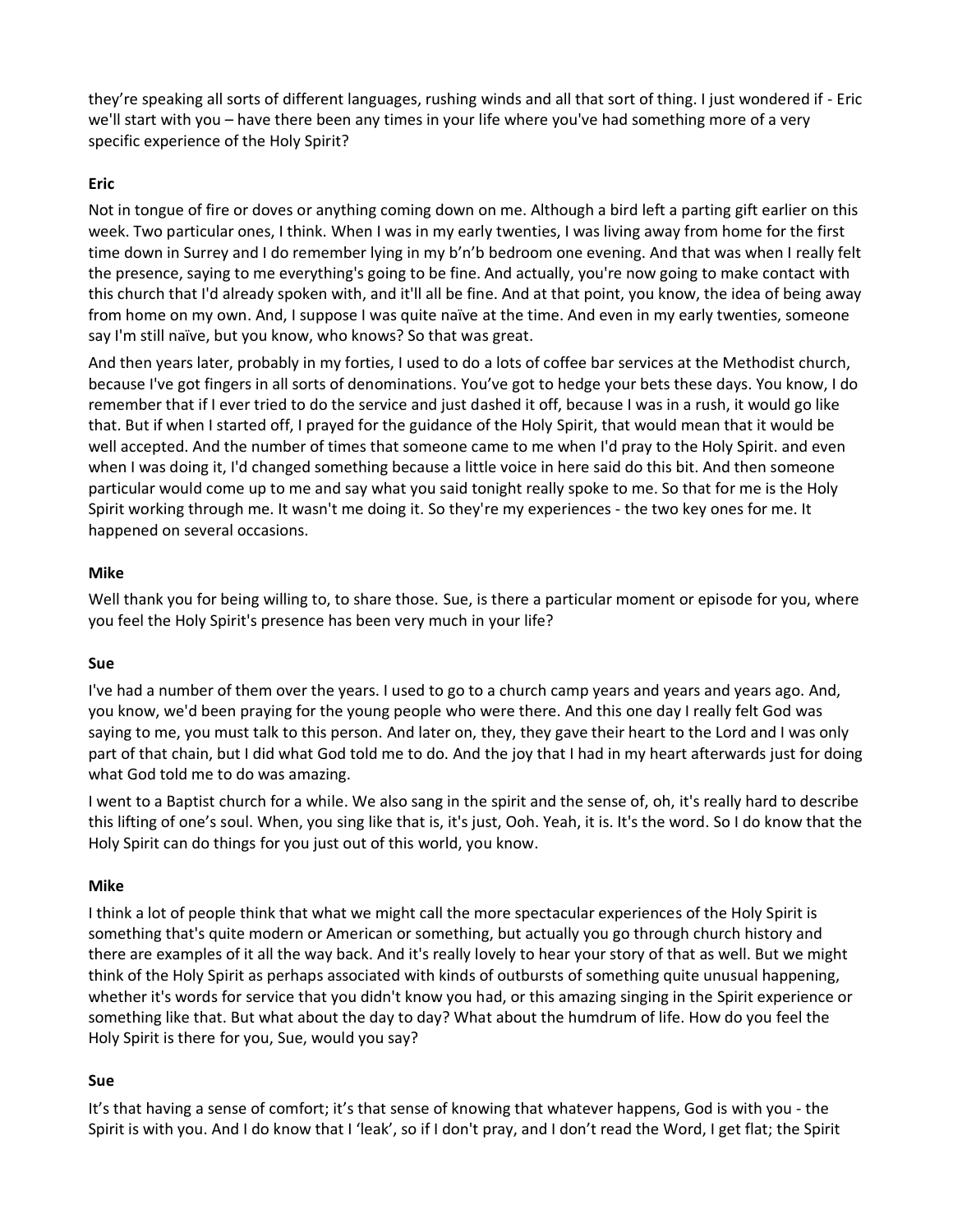goes. You could be filled with the Spirit, but you leak, if you don't keep reading God's word, praying to the Lord, you will lose some of that. Not all of it, but some of it, you know?

# **Mike**

Yes. Because that verse that says be filled with the spirit, it actually means it's a continuous thing, it means keep on being filled.

# **Sue**

Not just a one-off.

## **Mike**

How about you, Eric? In terms of the day to day of the Holy Spirit, if you like,

## **Eric**

I love the idea, the metaphor of constantly topping up, you know. It's almost like is your glass half empty or half full. To a Yorkshireman I suppose it depends whose round it is! But for me, it comes back down to, Psalm 46 verse 10: "Be still and know that I am God". And it's that being still that for me is the Holy Spirit just calming me down and putting me back into focus, to get my feet firmly anchored when, quite honestly, anything can be going on around you. But that, to me, is the everyday experience of the Spirit for me.

### **Mike**

Thank you. It's been a great to have different voices and different experiences to out into our Sunday video. So thanks for agreeing to do this, and I look forward to editing it in, so that we've got a different sort of a sermon slot. Have you got anything else you just want to add?

### **Sue**

Yeah, I just wanted to add one thing was that I was before coming to St Nick's, I prayed for the Lord to show me the right place to come. And I really did feel that I came in, and it was a small church, and it wasn't happy clappy which in some ways I was used to, and yet the Spirit told me this was where I should be. And I just really wanted to put that in at the end that, you know, God does guide you through your life. And certainly I felt that the Spirit led me to St Nick's.

### **Eric**

Yeah, I would, I would concur with that. I was without a church for several years, went to a house group, but it was arriving at St Nick's, after a lot of prayer that, I think St Nick's is filled with something - and I hope it is the Spirit - that gives us that warmth as a family. Because I think we are a family.

### **Mike**

Well, I can endorse that because when I was looking for a move for my change of life, then St Nick's stood out, and I've never regretted coming. But anyway, thank you very much to both of you for sharing those stories together.